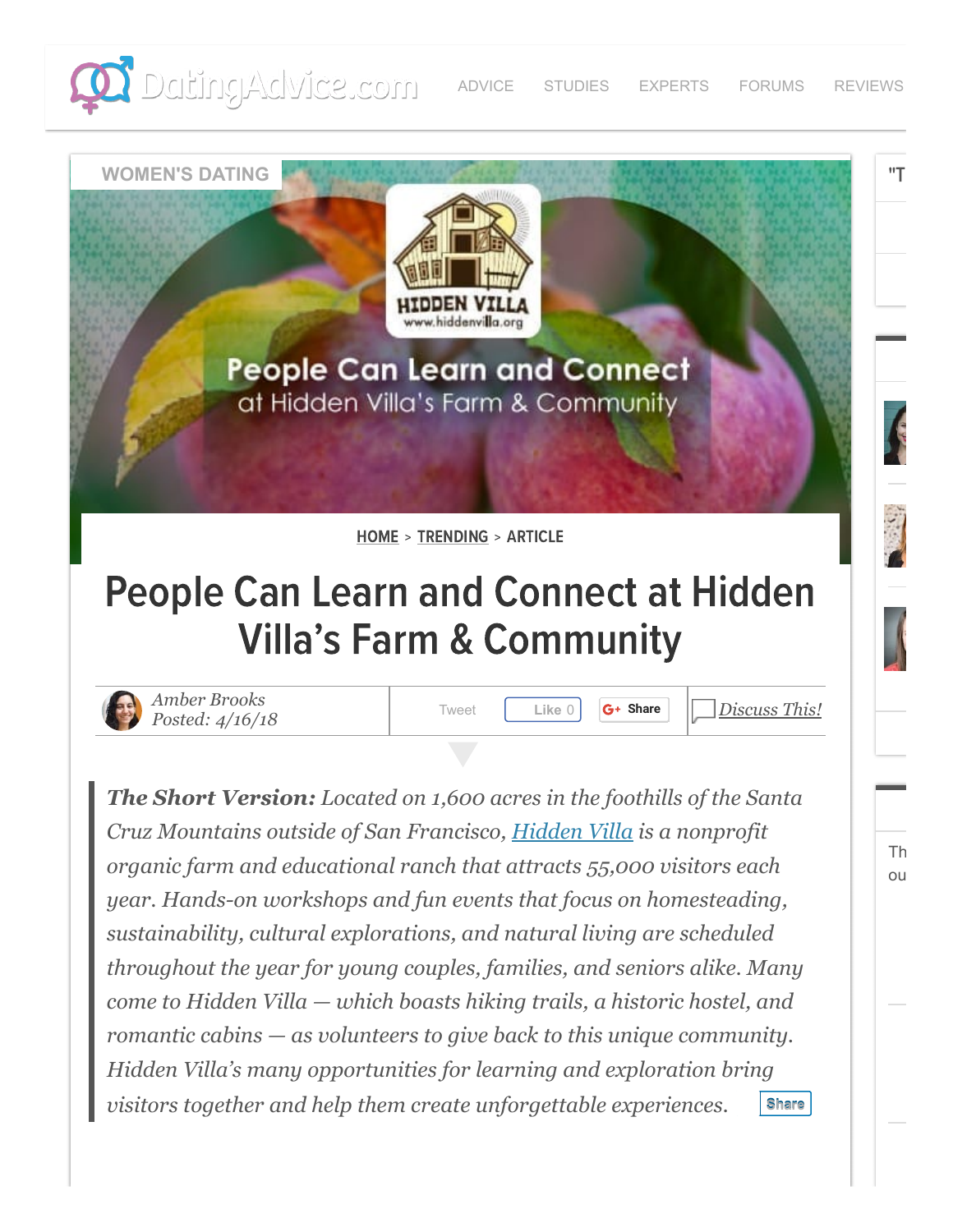When Frank and Josephine Duveneck purchased Hidden Villa's 1,600 acres of vineyards, olive groves, and fir trees outside of San Francisco in 1924, they saved the property from a fate of certain development and commercialization. While previous owners had used the land for economic gains, the progressive and socially minded couple chose instead to preserve the wilderness for both environmental and civic benefit.

They opened their house to shelter refugees fleeing from the Nazis, helped Japanese-Americans returning from internment camps, and even lent their home as the meeting place for the organizers of what is today the United Farm Workers union.



Frank and Josephine Duveneck bought the property that became Hidden Villa in 1924.

Frank and Josephine also founded the first multicultural and racially integrated summer camp in the country, a forbearer to the environmental educational programming that exists today as an outreach effort to school-aged children. Their vision was so grand that they instilled it in their children, who donated the property to the nonprofit trust created by their parents before they passed away.

Today, a strong team of trustees, staff, and volunteers continue to grow Hidden Villa programs with summer camps, sustainable agricultural programs, and environmental educational initiatives for both children and adults. More than 55,000 people from around the world visit the organization each year for an unforgettable, hands-on experience that leaves them deeply connected to the Earth and those around them.

# Public Programs Teach Visitors About the Environment

While environmental education for youth remains a large part of Hidden Villa's mission, [the calendar of events](https://www.datingadvice.com/external/?site=763b699a60bcfc5dae1627edd171abf44f98a9abbf520f91e8d11134c158caf610f5aa1ccb237dbf2d039cfe28c645fdb5fd8d280cb320ff) is filled with activities geared toward visitors of all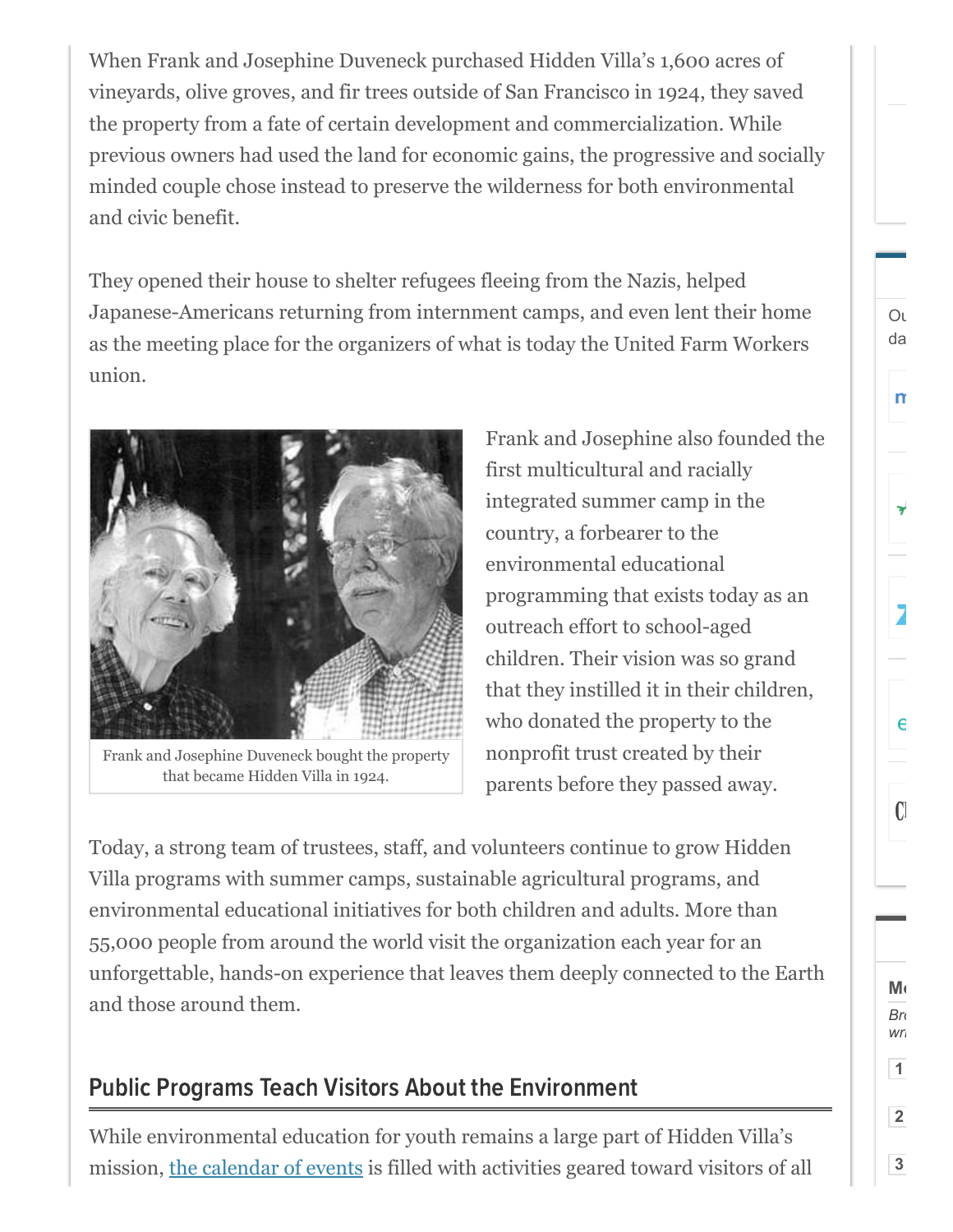ages.

"You'll find every age enjoying this space: infants peeking out from their strollers, groups of school-aged children using their five senses in the garden, teenagers digging into the roots of their food, adults in their 20s up through seniors in their 80s teaching, exploring, volunteering, and working," said Marc Sidel, Director of Visitor Services.



Hidden Villa programs include learning how to create a compost, make ice cream, and practice sustainable farming.

Couples, family members, and friends can learn about the best practices for creating healthy compost for a garden and learning to make ice cream using fruits and herbs from the garden and milk and cream from the resident dairy cow, Tilly. You'll find yoga classes (some featuring baby lambs) and tours that introduce you to the subtle smells and use of plants in the garden as well as cheese-making classes and seasonal guided hikes along the eight miles of trails on the property.

There's also a big focus on sustainable agriculture. Visitors can learn about animal husbandry and sustainable farm practices. Not surprisingly, with all the fruits and vegetables, it's possible to purchase Hidden Villa-grown organic produce, meat, and eggs at the Los Altos Farmers Market or through the Community Supported Agriculture Program.

**4**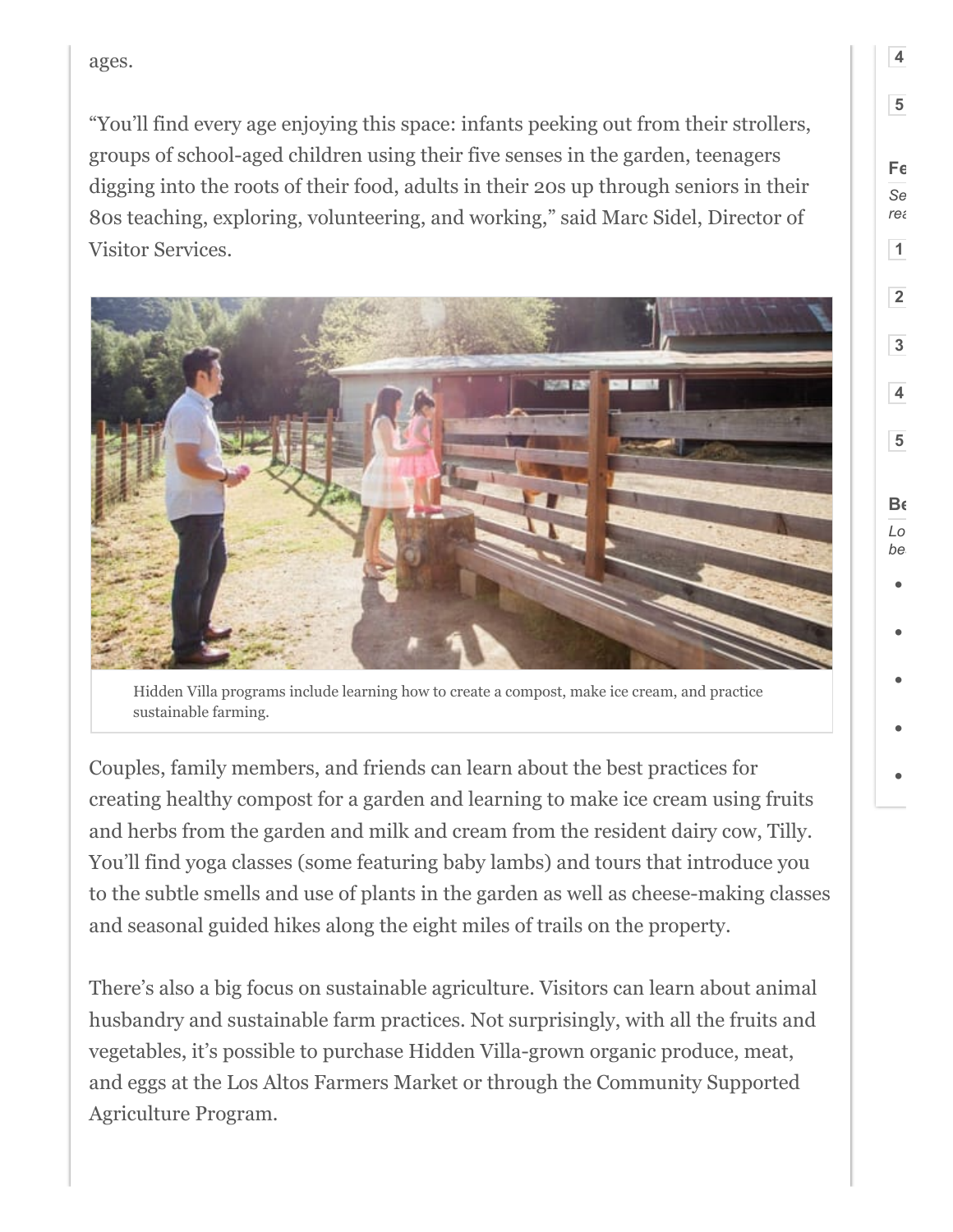### Make Memories at Special Events

Along with the regular public programs, Hidden Villa organizes events that are perfect reasons to spend the weekend with loved ones there. In the spring, visitors of all ages get to watch expert Animal Husbandry Manager Blair give sheep their annual haircut. The event starts with the herding dogs rounding up the sheep, while visitors learn about the process of using the wool to make beautiful sweaters. There are plenty of kids crafts and hands-on spinning planned throughout the day.

Later in April is another popular event that sells out: Women's Full Moon Circle. Open for women and teenage girls only, there's singing, storytelling, healing, empowerment, and love shared through a guided program that focuses on honoring nature, vitality, and joy.



Sheep Shearing Day, Women's Full Moon Circle, and Japanese Cultural Day are among the many popular events at Hidden Villa.

Hidden Villa also holds a Japanese Cultural Day on May 19 to honor the center's history and the diversity of its visitors. The afternoon will feature Undo-Kai field games, food, song, dance, flower arranging, a tea ceremony, and origami, among other activities.

The Homesteader's Faire later in May will bring backyard gardeners, farmers, fermenters, and foragers to the farm for demonstrations, conversations, music,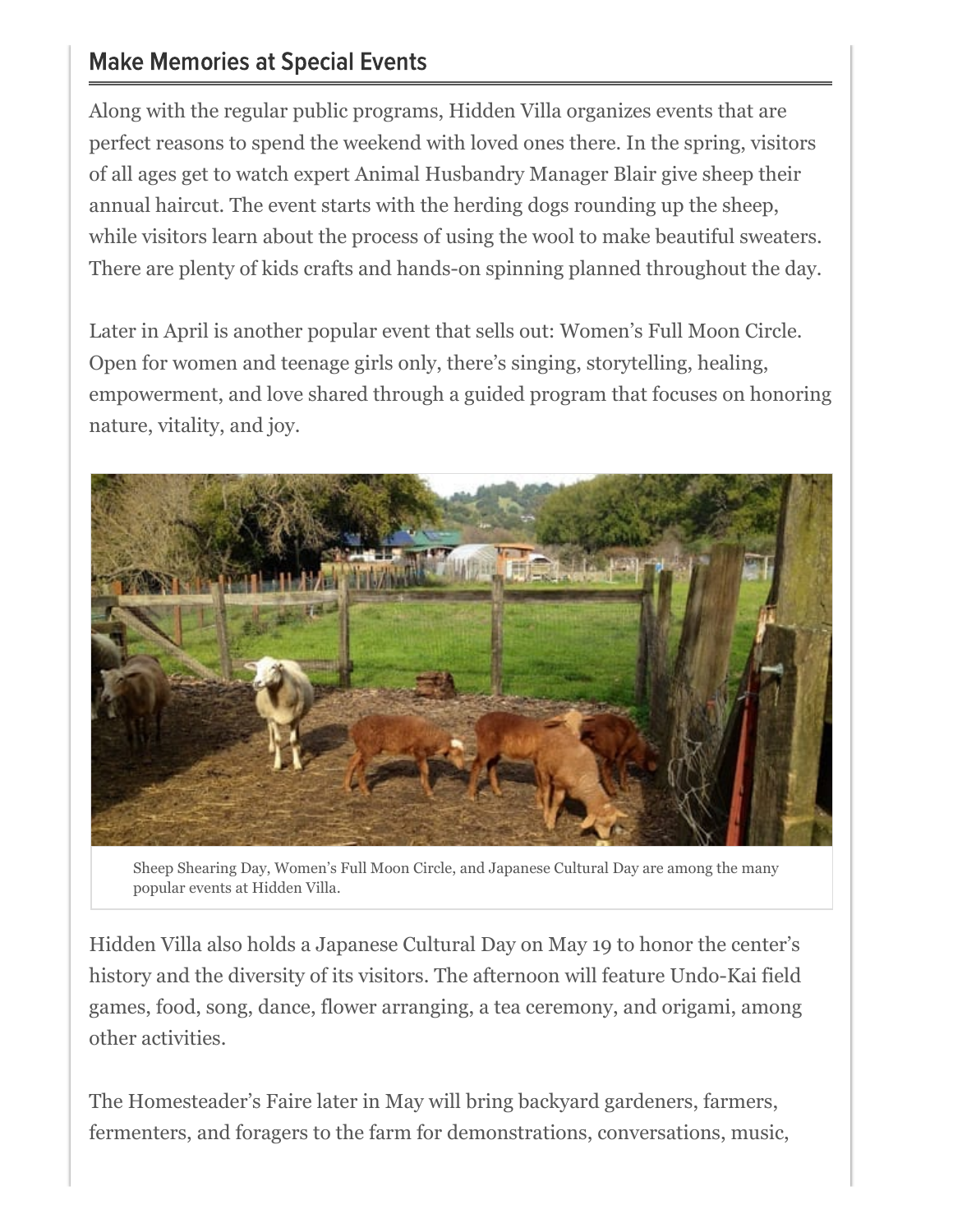keynote speakers, and local food. Visitors can learn everything from wine and beer brewing to foraging for wild food and canning and preserving techniques.

"We're excited to bring a diverse and enthusiastic group of people together to share skills and engage in conversation around sustainability, stewardship, and selfreliance," Marc said.

# Stay at the Historic Hostel or a Private, Tranquil Cabin

With so much to do at Hidden Villa, many people prefer to stay on the tranquil property. The Hidden Villa Hostel, dating back to 1937, was renovated substantially in 2001, work that inspired the American Institute of Architects to name it one of the 10 best sustainable projects in the United States.

Open from September through May, the hostel can sleep 39 guests, and it is often rented out for yoga and meditation retreats, family gatherings, and celebrations.

Marc said guests often come from Silicon Valley companies or communities in the Bay Area, as well as international guests who help keep alive the diversity that was so important to the Duvenecks.



The Hidden Villa Hostel is a great accommodation for those who want to interact with other visitors.